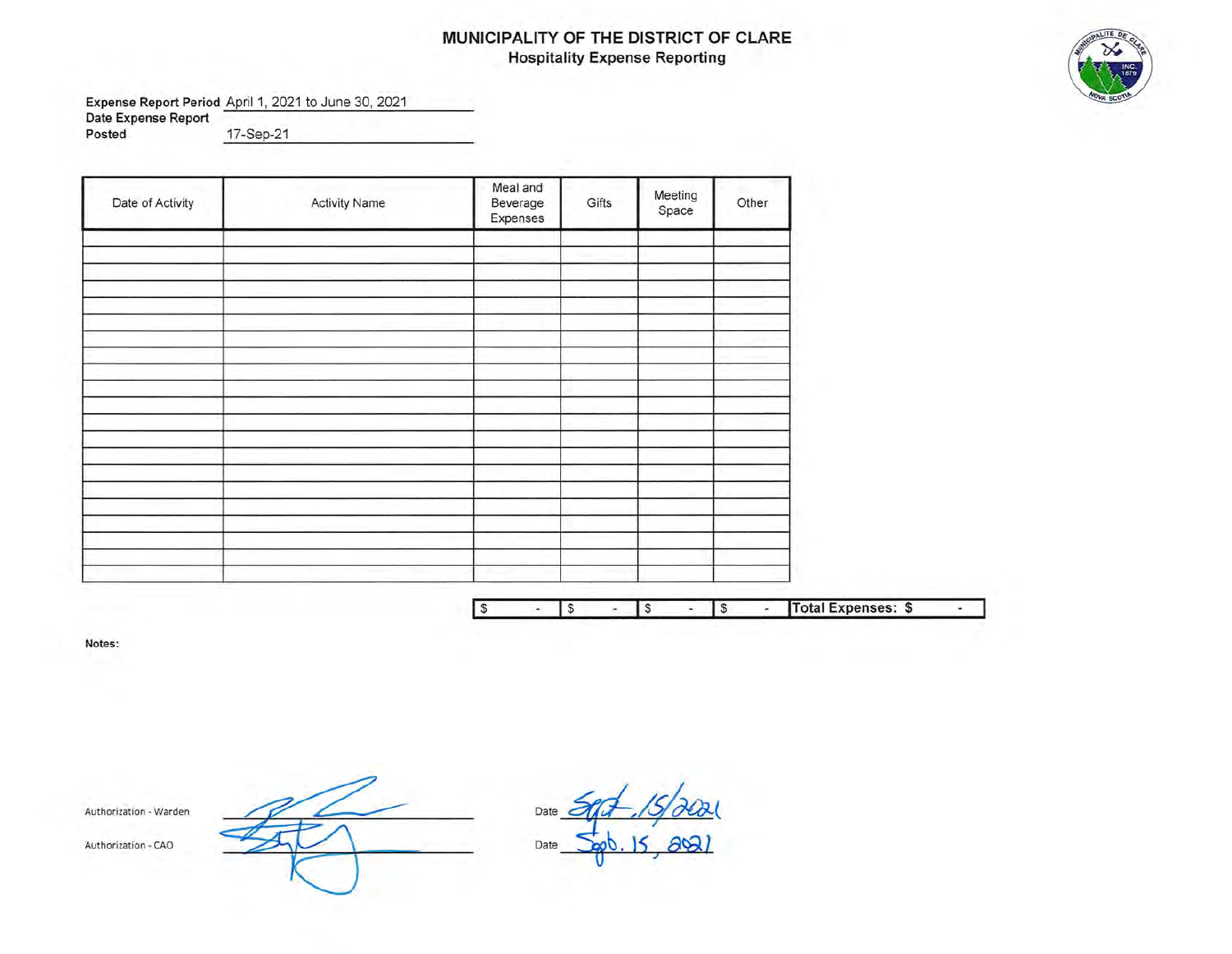### Claimant's Name: Councillor Nil Doucet **MUNICIPALITY OF THE DISTRICT OF CLARE Council Member Expense Claim Reporting**



Expense Report Period April 1, 2021 to June 30, 2021 **Date Expense Report** 

**Posted** \_1\_7\_-S\_e....:p\_-\_2\_1 \_\_\_\_\_\_\_\_\_\_ \_

| Date Expense Occurred | Business Purpose of Expense: must include     | kms    |              | Mileage<br>calculated @  |                  |       | Meals  |       | *Other   |
|-----------------------|-----------------------------------------------|--------|--------------|--------------------------|------------------|-------|--------|-------|----------|
|                       | (if applicable): date of travel & destination | driven |              | 0.4615                   | <b>Breakfast</b> | Lunch | Dinner | Other | Expenses |
| June 17, 2021         | Attending various meetings                    | 300    | S            | 138.45                   |                  |       |        |       |          |
|                       |                                               |        | S            | ۰.                       |                  |       |        |       |          |
|                       |                                               |        | S            | ×.                       |                  |       |        |       |          |
|                       |                                               |        | S            | ÷                        |                  |       |        |       |          |
|                       |                                               |        | S            | $\overline{\phantom{a}}$ |                  |       |        |       |          |
|                       |                                               |        | S            | ۰                        |                  |       |        |       |          |
|                       |                                               |        | S            | ۰                        |                  |       |        |       |          |
|                       |                                               |        | \$           | ۰                        |                  |       |        |       |          |
|                       |                                               |        | $\mathbb{S}$ | ۰.                       |                  |       |        |       |          |
|                       |                                               |        | \$           | ÷.                       |                  |       |        |       |          |
|                       |                                               |        | $\mathbb{S}$ | ۰                        |                  |       |        |       |          |
|                       |                                               |        | S            | $\overline{\phantom{a}}$ |                  |       |        |       |          |
|                       |                                               |        | \$           | a.                       |                  |       |        |       |          |
|                       |                                               |        | \$           | ۰.                       |                  |       |        |       |          |
|                       |                                               |        | S            | ۰.                       |                  |       |        |       |          |
|                       |                                               |        | S            | ×                        |                  |       |        |       |          |
|                       |                                               |        | S            | ÷.                       |                  |       |        |       |          |
|                       |                                               |        | S            | ÷                        |                  |       |        |       |          |
|                       |                                               |        | $\mathbb{S}$ | ×.                       |                  |       |        |       |          |
|                       |                                               |        | $\mathbb{S}$ | ×                        |                  |       |        |       |          |
|                       |                                               |        | s            | ×.                       |                  |       |        |       |          |

| $\mathcal{L}$ | 45<br>38. |  |  |  |  |  | Total Expenses:<br>÷. | 138.45 |
|---------------|-----------|--|--|--|--|--|-----------------------|--------|

### **Notes:**

Travel expenses include, but are not limited to accommodations, transportation and incidentals

Professional development expenses include, but are not limited to course registration fees

Business purpose of an expense include, but are not limited to: confernces , meetings, municipal events, professional development

Alcohol cannot be expensed by an individual to a municipality

•Municipalities are required by the MGA to report travel, meals and professional development expenses. Municipalities may choose to report other expenses.

Authorization - Warden Date Authorization - CAO Date of the CAO Date of the CAO Date of the CAO Date of the CAO Date of the CAO Date of the CAO Date of the CAO Date of the CAO Date of the CAO Date of the CAO Date of the CAO Date of the CAO Date of th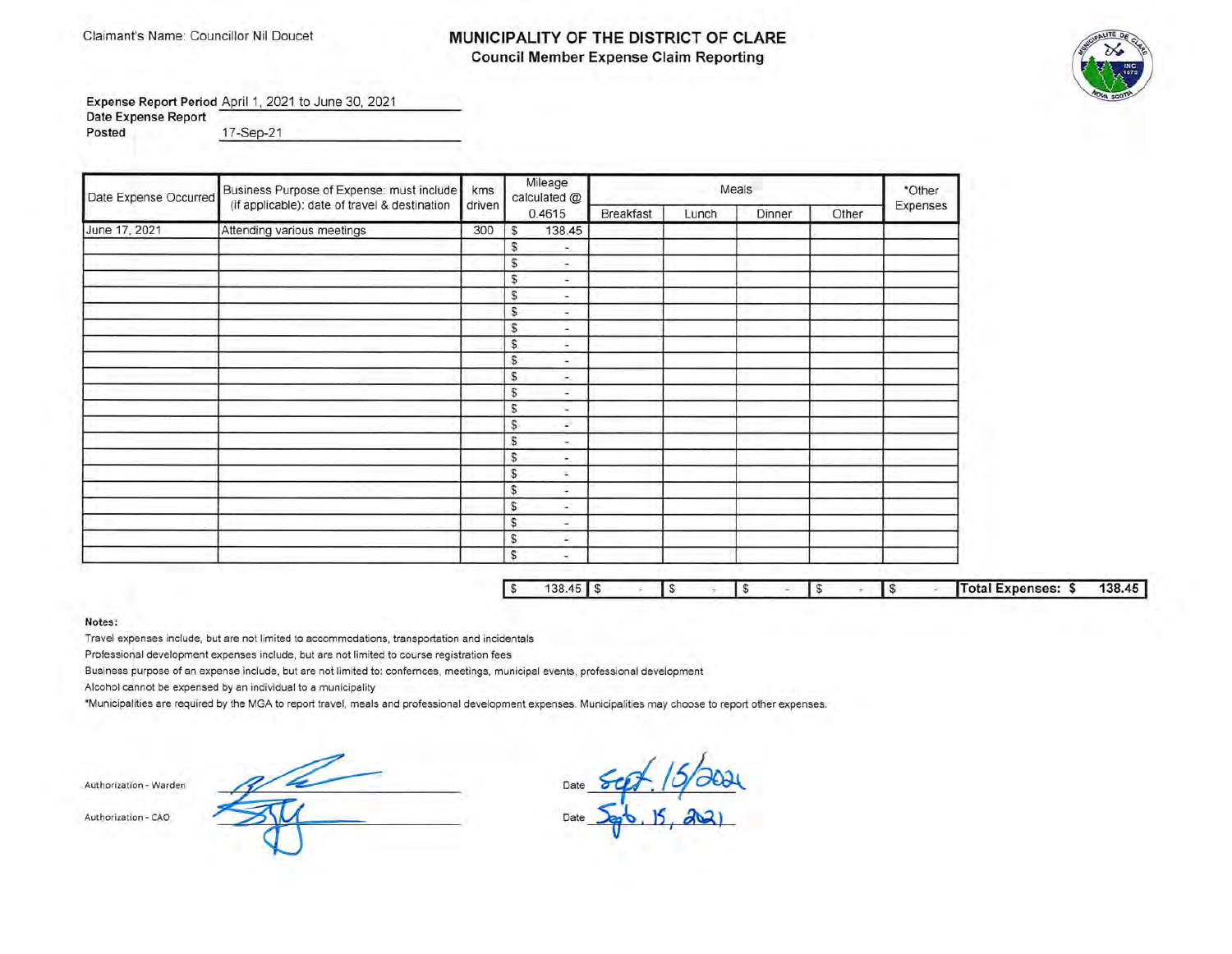## Claimant's Name: Councillor Danny Hill **MUNICIPALITY OF THE DISTRICT OF CLARE Council Member Expense Claim Reporting**



**Expense Report Period** April 1, 2021 to June 30, 2021

**Date Expense Report**  pate Expense Report<br>Posted **by the contract of the contract of the contract of the contract of the contract of the contract of the contract of the contract of the contract of the contract of the contract of the contract of** 

| Date Expense Occurred | Business Purpose of Expense: must include     | kms    | Mileage<br>calculated @                  |                  |       | Meals  |       | *Other   |
|-----------------------|-----------------------------------------------|--------|------------------------------------------|------------------|-------|--------|-------|----------|
|                       | (if applicable): date of travel & destination | driven | 0.4615                                   | <b>Breakfast</b> | Lunch | Dinner | Other | Expenses |
| April 8, 2021         | Attend various meetings in February & March   | 204    | \$<br>95.27                              |                  |       |        |       |          |
| June 17, 2021         | Attend various meetings in April              | 204    | 94.15<br>\$                              |                  |       |        |       |          |
| June 30, 2021         | Attend various meetings in May                | 136    | 62.76<br>\$                              |                  |       |        |       |          |
|                       |                                               |        | S<br>×.                                  |                  |       |        |       |          |
|                       |                                               |        | S<br>$\sim$                              |                  |       |        |       |          |
|                       |                                               |        | S<br>$\sim$                              |                  |       |        |       |          |
|                       |                                               |        | S<br>÷                                   |                  |       |        |       |          |
|                       |                                               |        | S<br>$\overline{\phantom{a}}$            |                  |       |        |       |          |
|                       |                                               |        | S<br>$\sim$                              |                  |       |        |       |          |
|                       |                                               |        | \$<br>۰.                                 |                  |       |        |       |          |
|                       |                                               |        | S<br>۰                                   |                  |       |        |       |          |
|                       |                                               |        | $\mathbb{S}$<br>$\overline{\phantom{a}}$ |                  |       |        |       |          |
|                       |                                               |        | S<br>÷                                   |                  |       |        |       |          |
|                       |                                               |        | s<br>÷                                   |                  |       |        |       |          |
|                       |                                               |        | S<br>÷                                   |                  |       |        |       |          |
|                       |                                               |        | S<br>$\sim$                              |                  |       |        |       |          |
|                       |                                               |        | S<br>÷.                                  |                  |       |        |       |          |
|                       |                                               |        | S<br>$\sim$                              |                  |       |        |       |          |
|                       |                                               |        | S<br>s,                                  |                  |       |        |       |          |
|                       |                                               |        | s<br>٠                                   |                  |       |        |       |          |
|                       |                                               |        | \$<br>c                                  |                  |       |        |       |          |

| $\sim$ | 252.18 |  |  |  |  |  | Total Expenses: \$ | 252.18 |
|--------|--------|--|--|--|--|--|--------------------|--------|
|        |        |  |  |  |  |  |                    |        |

### **Notes:**

Travel expenses include, but are not limited to accommodations, transportation and incidentals

Professional development expenses include, but are not limited to course registration fees

Business purpose of an expense include, but are not limited to: confernces, meetings, municipal events, professional development

Alcohol cannot be expensed by an individual to a municipality

\*Municipalities are required by the MGA to report travel, meals and professional development expenses. Municipalities may choose to report other expenses.

Authorization - Warden Date Authorization - CAO Date of the CAO Date of the CAO Date of the CAO Date of the CAO Date of the CAO Date of the CAO Date of the CAO Date of the CAO Date of the CAO Date of the CAO Date of the CAO Date of the CAO Date of th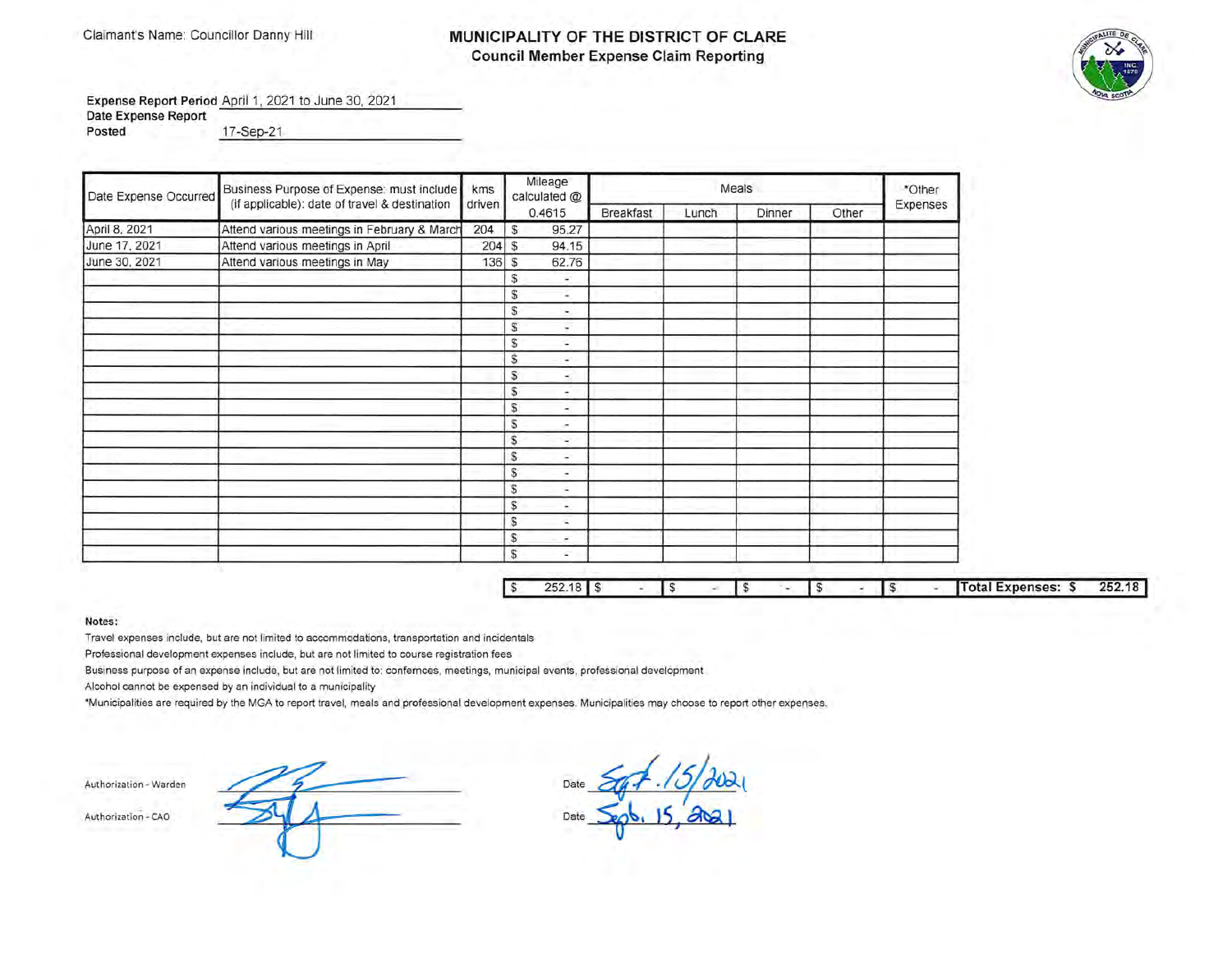## Claimant's Name: Councillor Philippe Gaudet **MUNICIPALITY OF THE DISTRICT OF CLARE Council Member Expense Claim Reporting**



**Expense Report Period** April **1,** 2021 to June 30, 2021 **Date Expense Report** 

**Posted 17-Sep-21** 

| Date Expense Occurred | Business Purpose of Expense: must include     | kms    | Mileage<br>calculated @       |                  |       | Meals  |       | *Other   |
|-----------------------|-----------------------------------------------|--------|-------------------------------|------------------|-------|--------|-------|----------|
|                       | (if applicable): date of travel & destination | driven | 0.4615                        | <b>Breakfast</b> | Lunch | Dinner | Other | Expenses |
|                       |                                               |        | S<br>÷                        |                  |       |        |       |          |
|                       |                                               |        | S<br>a.                       |                  |       |        |       |          |
|                       |                                               |        | \$<br>٠.                      |                  |       |        |       |          |
|                       |                                               |        | \$<br>×                       |                  |       |        |       |          |
|                       |                                               |        | \$<br>÷.                      |                  |       |        |       |          |
|                       |                                               |        | \$<br>$\Delta \phi$           |                  |       |        |       |          |
|                       |                                               |        | S<br>×.                       |                  |       |        |       |          |
|                       |                                               |        | S<br>÷.                       |                  |       |        |       |          |
|                       |                                               |        | S<br>÷.                       |                  |       |        |       |          |
|                       |                                               |        | \$<br>÷.                      |                  |       |        |       |          |
|                       |                                               |        | \$<br>÷.                      |                  |       |        |       |          |
|                       |                                               |        | S<br>$\overline{\phantom{a}}$ |                  |       |        |       |          |
|                       |                                               |        | $\mathbb S$<br>$\sim$         |                  |       |        |       |          |
|                       |                                               |        | \$<br>$\omega_{\rm c}$        |                  |       |        |       |          |
|                       |                                               |        | \$<br>÷                       |                  |       |        |       |          |
|                       |                                               |        | S<br>А.                       |                  |       |        |       |          |
|                       |                                               |        | S<br>$\sim$                   |                  |       |        |       |          |
|                       |                                               |        | S<br>×.                       |                  |       |        |       |          |
|                       |                                               |        | \$<br>٠.                      |                  |       |        |       |          |
|                       |                                               |        | S<br>×                        |                  |       |        |       |          |
|                       |                                               |        | S<br>÷.                       |                  |       |        |       |          |

D

|  |  |  |  |  |  |  |  |  |  |  |  | $\mu$ al Expenses: $\mathcal{F}$ |  |
|--|--|--|--|--|--|--|--|--|--|--|--|----------------------------------|--|
|--|--|--|--|--|--|--|--|--|--|--|--|----------------------------------|--|

### **Notes:**

Travel expenses include, but are not limited to accommodations, transportation and incidentals

Professional development expenses include, but are not limited to course registration fees

Business purpose of an expense include, but are not limited to: confernces, meetings, municipal events, professional development

Alcohol cannot be expensed by an individual to a municipality

\*Municipalities are required by the MGA to report travel , meals and professional development expenses. Municipalities may choose to report other expenses.

**Authori zation - Wa rden** 

Authorization - CAO

Date Date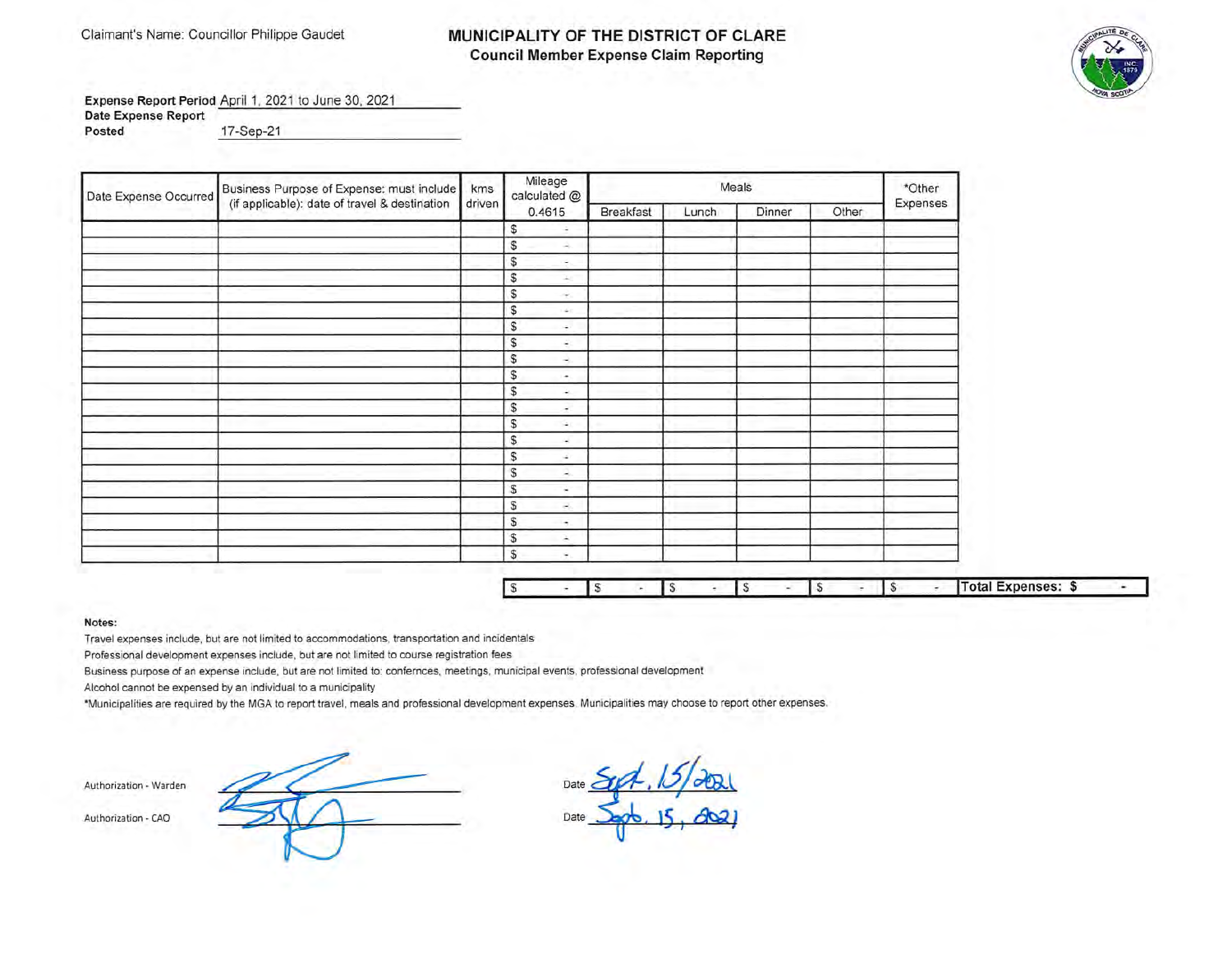### Claimant's Name: Councillor Carl Deveau **MUNICIPALITY OF THE DISTRICT OF CLARE Council Member Expense Claim Reporting**



Expense Report Period April 1, 2021 to June 30, 2021 **Date Expense Report** 

**Posted** \_1\_7\_-S\_e ...... p\_-\_2 \_1 \_\_\_\_\_\_\_\_\_\_ \_

| Date Expense Occurred | Business Purpose of Expense: must include     | kms    | Mileage<br>calculated @                  |           |       | Meals  |       | *Other   |
|-----------------------|-----------------------------------------------|--------|------------------------------------------|-----------|-------|--------|-------|----------|
|                       | (if applicable): date of travel & destination | driven | 0.4615                                   | Breakfast | Lunch | Dinner | Other | Expenses |
|                       |                                               |        | S<br>$\sim$                              |           |       |        |       |          |
|                       |                                               |        | S<br>$\overline{\phantom{a}}$            |           |       |        |       |          |
|                       |                                               |        | S<br>$\sim$                              |           |       |        |       |          |
|                       |                                               |        | S<br>×.                                  |           |       |        |       |          |
|                       |                                               |        | S<br>$\sim$                              |           |       |        |       |          |
|                       |                                               |        | \$<br>×                                  |           |       |        |       |          |
|                       |                                               |        | S<br>$\overline{\phantom{a}}$            |           |       |        |       |          |
|                       |                                               |        | $\mathbb{S}$<br>$\sim$                   |           |       |        |       |          |
|                       |                                               |        | $\mathbb{S}$<br>$\sim$                   |           |       |        |       |          |
|                       |                                               |        | $\mathbb{S}$<br>$\overline{\phantom{a}}$ |           |       |        |       |          |
|                       |                                               |        | \$<br>$\sim$                             |           |       |        |       |          |
|                       |                                               |        | S<br>$\overline{\phantom{a}}$            |           |       |        |       |          |
|                       |                                               |        | \$<br>÷                                  |           |       |        |       |          |
|                       |                                               |        | $\mathbb{S}$<br>$\overline{\phantom{a}}$ |           |       |        |       |          |
|                       |                                               |        | \$<br>×                                  |           |       |        |       |          |
|                       |                                               |        | S<br>×                                   |           |       |        |       |          |
|                       |                                               |        | $\mathbb{S}$<br>÷                        |           |       |        |       |          |
|                       |                                               |        | S<br>÷.                                  |           |       |        |       |          |
|                       |                                               |        | s<br>×                                   |           |       |        |       |          |
|                       |                                               |        | S<br>$\sim$                              |           |       |        |       |          |
|                       |                                               |        | S.<br>×,                                 |           |       |        |       |          |

|  |  |  |  |  |  |  |  |  |  |  |  | $nneae$<br><b>ADENSES:</b> |  |
|--|--|--|--|--|--|--|--|--|--|--|--|----------------------------|--|
|--|--|--|--|--|--|--|--|--|--|--|--|----------------------------|--|

### **Notes:**

Travel expenses include, but are not limited to accommodations, transportation and incidentals

Professional development expenses include, but are not limited to course registration fees

Business purpose of an expense include, but are not limited to: confernces, meetings, municipal events, professional development

Alcohol cannot be expensed by an individual to a municipality

'Municipalities are required by the MGA to report travel, meals and professional development expenses. Municipalities may choose to report other expenses.

**Authorization - Warden** 

Authorization - CAO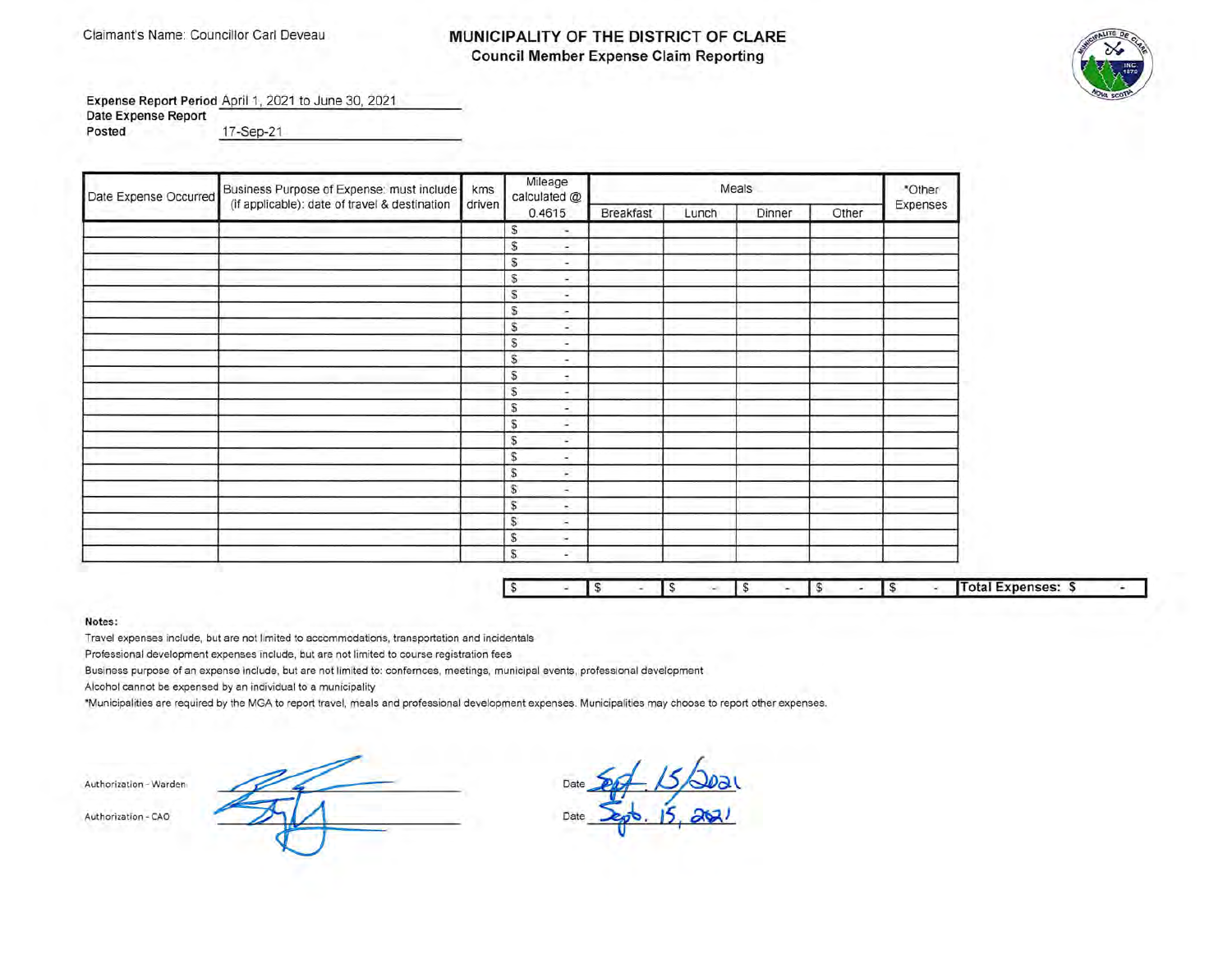## Claimant's Name: Councillor Eric Pothier **MUNICIPALITY OF THE DISTRICT OF CLARE Council Member Expense Claim Reporting**



**Expense Report Period** April 1, 2021 to June 30, 2021

**Date Expense Report Posted** \_1\_7\_-S\_ep~--2\_1 \_\_\_\_\_\_\_\_\_\_\_ \_

| Date Expense Occurred | Business Purpose of Expense: must include     | kms    |               | Mileage<br>calculated @ |                  |       | Meals  |       | *Other   |
|-----------------------|-----------------------------------------------|--------|---------------|-------------------------|------------------|-------|--------|-------|----------|
|                       | (if applicable): date of travel & destination | driven |               | 0.4615                  | <b>Breakfast</b> | Lunch | Dinner | Other | Expenses |
| June 30, 2021         | Attend various meetings in April - June       | 204    | $\mathcal{S}$ | 94.15                   |                  |       |        |       |          |
|                       |                                               |        | S             | N.                      |                  |       |        |       |          |
|                       |                                               |        | S             | $\sim$                  |                  |       |        |       |          |
|                       |                                               |        | S             | in 1                    |                  |       |        |       |          |
|                       |                                               |        | S             | $\sim$                  |                  |       |        |       |          |
|                       |                                               |        | S             | s.                      |                  |       |        |       |          |
|                       |                                               |        | S             | ×                       |                  |       |        |       |          |
|                       |                                               |        | S             | ω.                      |                  |       |        |       |          |
|                       |                                               |        | S             | ÷                       |                  |       |        |       |          |
|                       |                                               |        | S             | ÷                       |                  |       |        |       |          |
|                       |                                               |        | s             | ×.                      |                  |       |        |       |          |
|                       |                                               |        | S             | ¥.                      |                  |       |        |       |          |
|                       |                                               |        | S.            | A.                      |                  |       |        |       |          |
|                       |                                               |        | S             | œ.                      |                  |       |        |       |          |
|                       |                                               |        | S             | ×.                      |                  |       |        |       |          |
|                       |                                               |        | S             | ٠                       |                  |       |        |       |          |
|                       |                                               |        | S             | ×.                      |                  |       |        |       |          |
|                       |                                               |        | S             | ×.                      |                  |       |        |       |          |
|                       |                                               |        | S             | ¥.                      |                  |       |        |       |          |
|                       |                                               |        | S             | ×.                      |                  |       |        |       |          |
|                       |                                               |        | S.            | 96                      |                  |       |        |       |          |

| $a$ |  |  |  |  |  | al Expenses: | 94 |
|-----|--|--|--|--|--|--------------|----|

### **Notes:**

Travel expenses include, but are not limited to accommodations, transportation and incidentals

Professional development expenses include, but are not limited to course registration fees

Business purpose of an expense include, but are not limited to: confernces, meetings, municipal events, professional development

Alcohol cannot be expensed by an individual to a municipality

\*Municipalities are required by the MGA to report travel, meals and professional development expenses. Municipalities may choose to report other expenses.

**Authorization - Warden** 

Authorization - CAO Date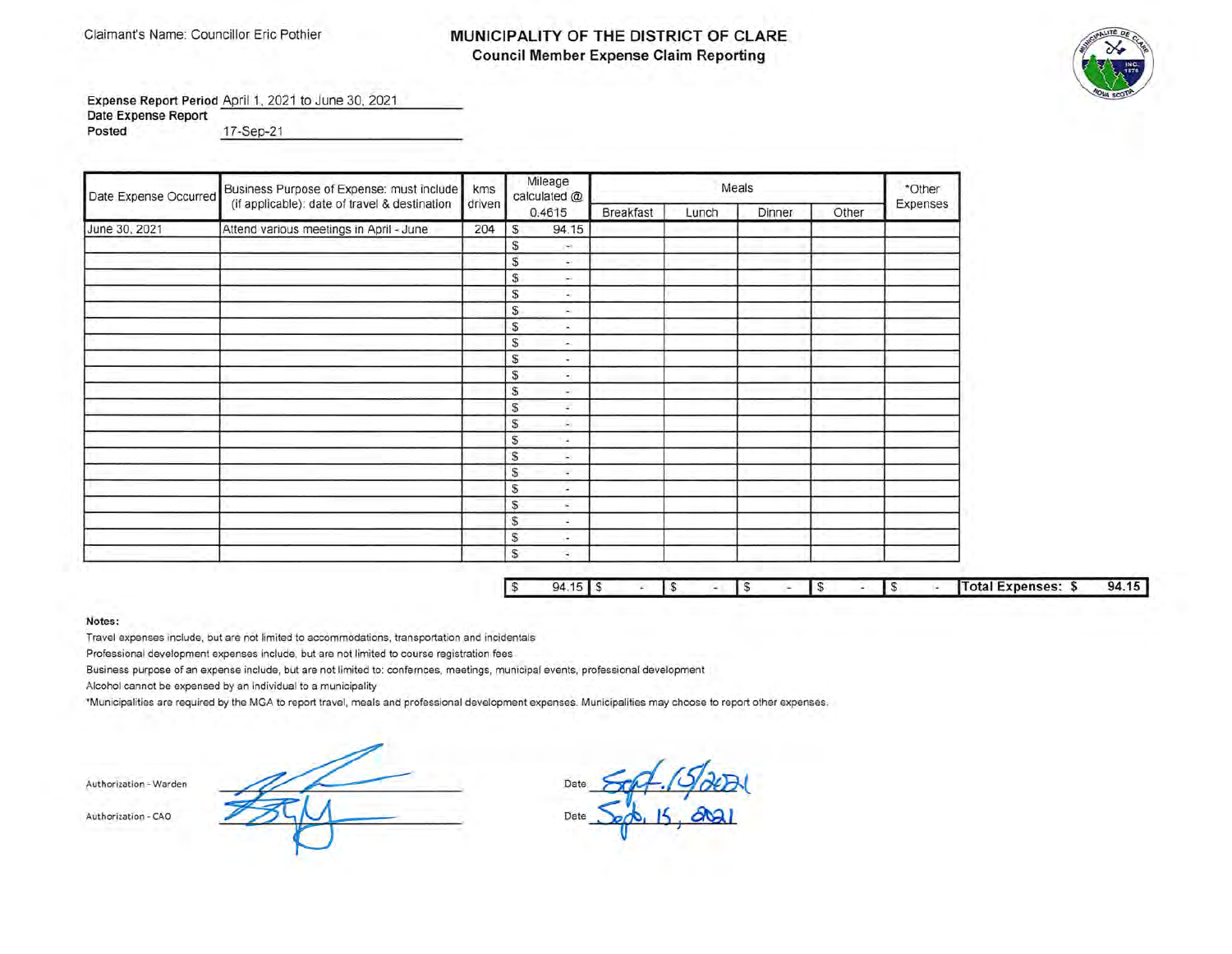### Claimant's Name: Councillor Brian Comeau **MUNICIPALITY OF THE DISTRICT OF CLARE Council Member Expense Claim Reporting**



**Expense Report Period** April 1, 2021 to June 30, 2021 **Date Expense Report Posted** \_1\_7\_-S\_e~p\_-\_2\_1 \_\_\_\_\_\_\_\_\_\_ \_

| Date Expense Occurred | Business Purpose of Expense: must include     | kms    | Mileage<br>calculated @        |                  |       | Meals  |       | *Other   |
|-----------------------|-----------------------------------------------|--------|--------------------------------|------------------|-------|--------|-------|----------|
|                       | (if applicable): date of travel & destination | driven | 0.4615                         | <b>Breakfast</b> | Lunch | Dinner | Other | Expenses |
| April 8, 2021         | Attending various meetings in 2020-2021       | 465.5  | 214.82<br>\$                   |                  |       |        |       |          |
|                       |                                               |        | S<br>$\overline{\phantom{a}}$  |                  |       |        |       |          |
|                       |                                               |        | S<br>×                         |                  |       |        |       |          |
|                       |                                               |        | \$<br>$\overline{\phantom{a}}$ |                  |       |        |       |          |
|                       |                                               |        | s<br>×.                        |                  |       |        |       |          |
|                       |                                               |        | S<br>÷.                        |                  |       |        |       |          |
|                       |                                               |        | s<br>£.                        |                  |       |        |       |          |
|                       |                                               |        | s<br>оń,                       |                  |       |        |       |          |
|                       |                                               |        | s<br>÷.                        |                  |       |        |       |          |
|                       |                                               |        | s<br>٠                         |                  |       |        |       |          |
|                       |                                               |        | \$<br>$\overline{\phantom{a}}$ |                  |       |        |       |          |
|                       |                                               |        | \$<br>×,                       |                  |       |        |       |          |
|                       |                                               |        | S<br>÷.                        |                  |       |        |       |          |
|                       |                                               |        | S.<br>diam.                    |                  |       |        |       |          |
|                       |                                               |        | $\mathbb{S}$<br>÷.             |                  |       |        |       |          |
|                       |                                               |        | S<br>аń,                       |                  |       |        |       |          |
|                       |                                               |        | $\mathbb S$<br>×               |                  |       |        |       |          |
|                       |                                               |        | $\mathbb{S}$<br>۰              |                  |       |        |       |          |
|                       |                                               |        | S<br>$\rightarrow$             |                  |       |        |       |          |
|                       |                                               |        | \$<br>۰                        |                  |       |        |       |          |
|                       |                                               |        | \$<br>×.                       |                  |       |        |       |          |

| s. |  |  |  |  |  |  |  |  |  |  |  | <b>Cold EXPENSES: S</b> | 214.82 |
|----|--|--|--|--|--|--|--|--|--|--|--|-------------------------|--------|
|----|--|--|--|--|--|--|--|--|--|--|--|-------------------------|--------|

#### **Notes:**

Travel expenses include, but are not limited to accommodations, transportation and incidentals

Professional development expenses include, but are not limited to course registration fees

Business purpose of an expense include, but are not limited to: confernces, meetings, municipal events, professional development

Alcohol cannot be expensed by an individual to a municipality

\*Municipalities are required by the MGA to report travel, meals and professional development expenses. Municipalities may choose to report other expenses.

 $Authorization-Warden$ Authorization - CAO Date **S<sub>ep</sub>t, 15, 2021**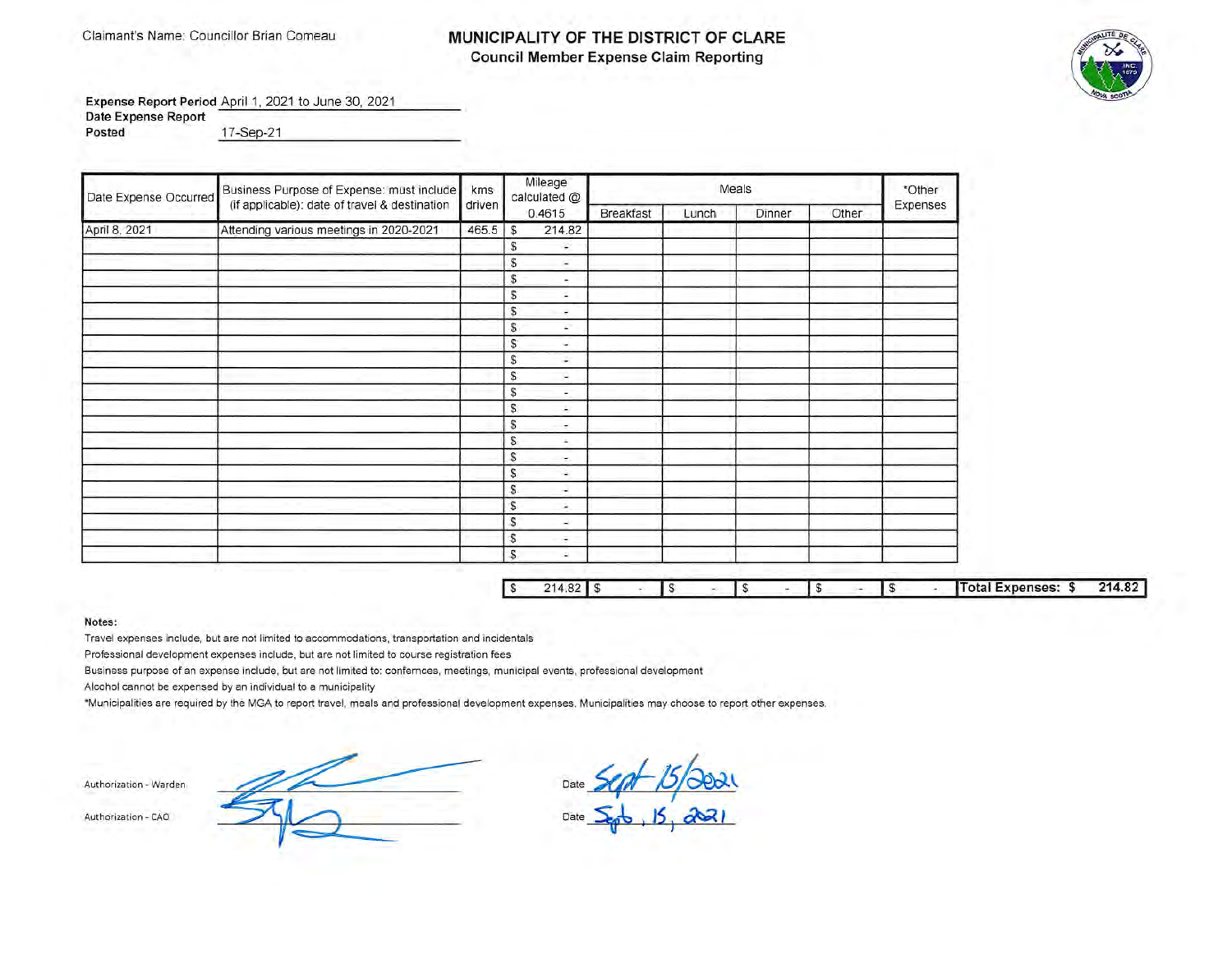### Claimant's Name: Warden Ronnie LeBlanc **MUNICIPALITY OF THE DISTRICT OF CLARE Council Member Expense Claim Reporting**



**Expense Report Period April 1, 2021 to June 30, 2021 Date Expense Report Posted** \_1\_7\_-S\_e~p\_-\_2\_1 \_\_\_\_\_\_\_\_\_\_ \_

| Date Expense Occurred | Business Purpose of Expense: must include     | kms    | Mileage<br>calculated @ |           |       | Meals  |       | *Other   |
|-----------------------|-----------------------------------------------|--------|-------------------------|-----------|-------|--------|-------|----------|
|                       | (if applicable): date of travel & destination | driven | 0.4615                  | Breakfast | Lunch | Dinner | Other | Expenses |
|                       |                                               |        | s<br>$\sim$             |           |       |        |       |          |
|                       |                                               |        | \$<br>×                 |           |       |        |       |          |
|                       |                                               |        | S<br>÷.                 |           |       |        |       |          |
|                       |                                               |        | S<br>я.                 |           |       |        |       |          |
|                       |                                               |        | S<br>$\sim$             |           |       |        |       |          |
|                       |                                               |        | S<br>×.                 |           |       |        |       |          |
|                       |                                               |        | S<br>$\sim$             |           |       |        |       |          |
|                       |                                               |        | S<br>$\sim$             |           |       |        |       |          |
|                       |                                               |        | \$<br>×                 |           |       |        |       |          |
|                       |                                               |        | \$<br>×.                |           |       |        |       |          |
|                       |                                               |        | \$<br>×.                |           |       |        |       |          |
|                       |                                               |        | S<br>۰                  |           |       |        |       |          |
|                       |                                               |        | S<br>÷                  |           |       |        |       |          |
|                       |                                               |        | $\mathbb{S}$<br>×       |           |       |        |       |          |
|                       |                                               |        | S<br>×                  |           |       |        |       |          |
|                       |                                               |        | S<br>a.                 |           |       |        |       |          |
|                       |                                               |        | S<br>Θ                  |           |       |        |       |          |
|                       |                                               |        | S.<br>$\sim$            |           |       |        |       |          |
|                       |                                               |        | S<br>×.                 |           |       |        |       |          |
|                       |                                               |        | S<br>×,                 |           |       |        |       |          |
|                       |                                               |        | s<br>÷.                 |           |       |        |       |          |

D

|  |  |  |  |  |  |  |  |  |  |  | $R_{\rm max}$<br>- 30 |  |
|--|--|--|--|--|--|--|--|--|--|--|-----------------------|--|
|--|--|--|--|--|--|--|--|--|--|--|-----------------------|--|

### **Notes:**

Travel expenses include, but are not limited to accommodations, transportation and incidentals

Professional development expenses include, but are not limited to course registration fees

Business purpose of an expense include, but are not limited to: confernces, meetings, municipal events, professional development

Alcohol cannot be expensed by an individual to a municipality

·Municipalities are required by the MGA to report travel, meals and professional development expenses. Municipalities may choose to report other expenses.

**Authorization - Wa rden** 

**Authoriza tion - CAO** 

Date *Sept. 15/20*21 Date *<u>sept</u>*, 15, 2021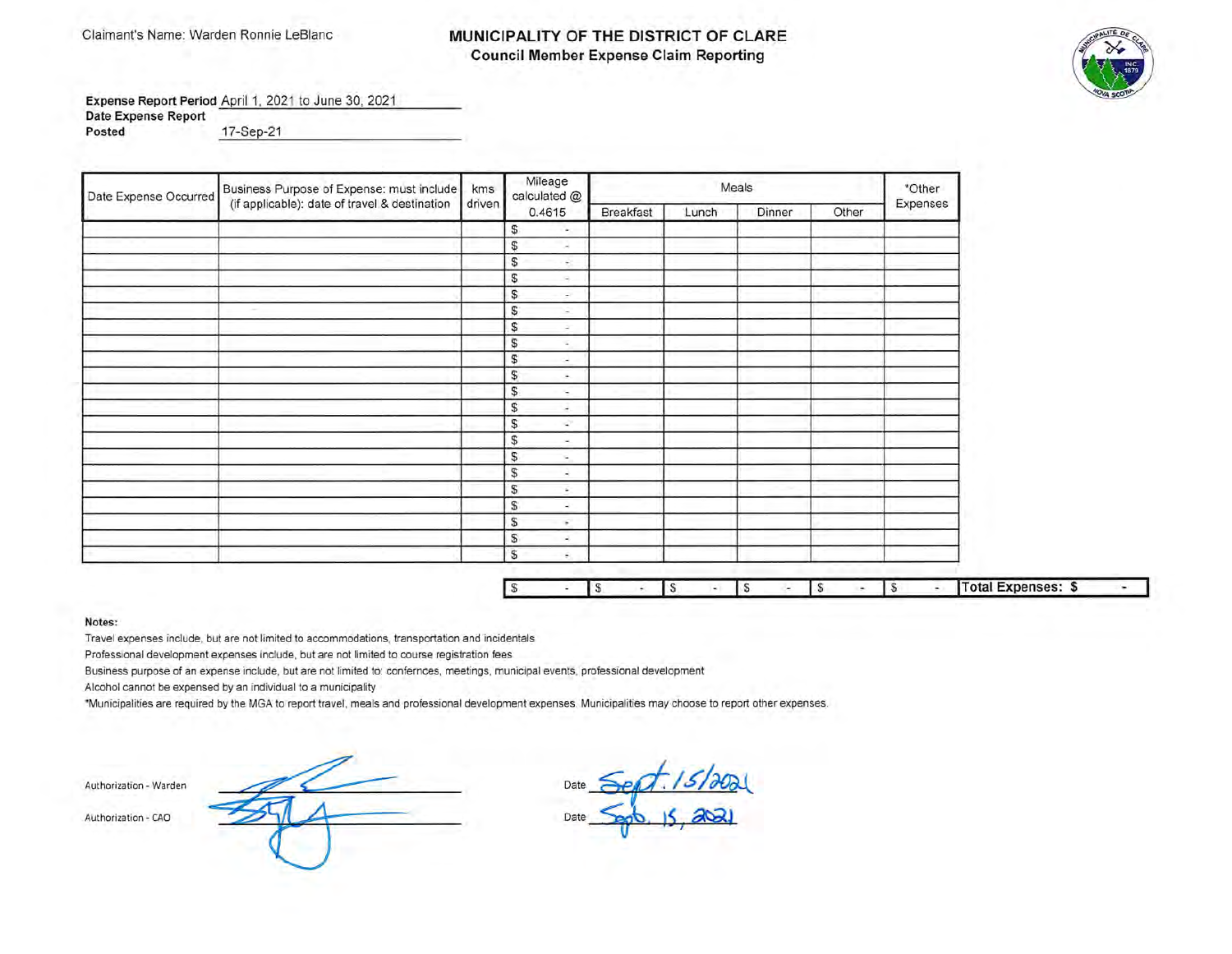## Claimant's Name: Deputy Warden Yvon LeBlanc **MUNICIPALITY OF THE DISTRICT OF CLARE Council Member Expense Claim Reporting**



Expense Report Period April 1, 2021 to June 30, 2021 **Date Expense Report** 

**Posted** 17-Sep-2 1

| Date Expense Occurred | Business Purpose of Expense: must include<br>(if applicable): date of travel & destination | kms    | Mileage<br>calculated @       |                  |       | Meals  |       | *Other   |  |
|-----------------------|--------------------------------------------------------------------------------------------|--------|-------------------------------|------------------|-------|--------|-------|----------|--|
|                       |                                                                                            | driven | 0.4615                        | <b>Breakfast</b> | Lunch | Dinner | Other | Expenses |  |
|                       |                                                                                            |        | \$<br>÷.                      |                  |       |        |       |          |  |
|                       |                                                                                            |        | S<br>$\sim$                   |                  |       |        |       |          |  |
|                       |                                                                                            |        | S<br>$\sim$                   |                  |       |        |       |          |  |
|                       |                                                                                            |        | s<br>÷                        |                  |       |        |       |          |  |
|                       |                                                                                            |        | S<br>$\overline{\phantom{a}}$ |                  |       |        |       |          |  |
|                       |                                                                                            |        | S<br>×.                       |                  |       |        |       |          |  |
|                       |                                                                                            |        | S<br>÷                        |                  |       |        |       |          |  |
|                       |                                                                                            |        | S<br>$\Delta \omega$          |                  |       |        |       |          |  |
|                       |                                                                                            |        | S<br>ί×.                      |                  |       |        |       |          |  |
|                       |                                                                                            |        | S<br>÷                        |                  |       |        |       |          |  |
|                       |                                                                                            |        | S<br>u.                       |                  |       |        |       |          |  |
|                       |                                                                                            |        | S<br>œ.                       |                  |       |        |       |          |  |
|                       |                                                                                            |        | \$<br>G.                      |                  |       |        |       |          |  |
|                       |                                                                                            |        | S<br>÷.                       |                  |       |        |       |          |  |
|                       |                                                                                            |        | \$<br>ξ£,                     |                  |       |        |       |          |  |
|                       |                                                                                            |        | S<br>ų.                       |                  |       |        |       |          |  |
|                       |                                                                                            |        | $\mathbb{S}$<br>÷.            |                  |       |        |       |          |  |
|                       |                                                                                            |        | S<br>×                        |                  |       |        |       |          |  |
|                       |                                                                                            |        | S<br>in 1<br>\$               |                  |       |        |       |          |  |
|                       |                                                                                            |        | h.                            |                  |       |        |       |          |  |
|                       |                                                                                            |        | S<br>×                        |                  |       |        |       |          |  |

|  |  |  |  |  |  |  |  |  |  |  |  | <b>Total Expenses:</b><br>- 73 |  |
|--|--|--|--|--|--|--|--|--|--|--|--|--------------------------------|--|
|--|--|--|--|--|--|--|--|--|--|--|--|--------------------------------|--|

### **Notes:**

Travel expenses include, but are not limited to accommodations, transportation and incidentals

Professional development expenses include, but are not limited to course registration fees

Business purpose of an expense include, but are not limited to: confernces, meetings, municipal events, professional development

Alcohol cannot be expensed by an individual to a municipality

\*Municipalities are required by the MGA to report travel, meals and professional development expenses. Municipalities may choose to report other expenses.

**Authorization - Warden** Date Authorization - CAO Date